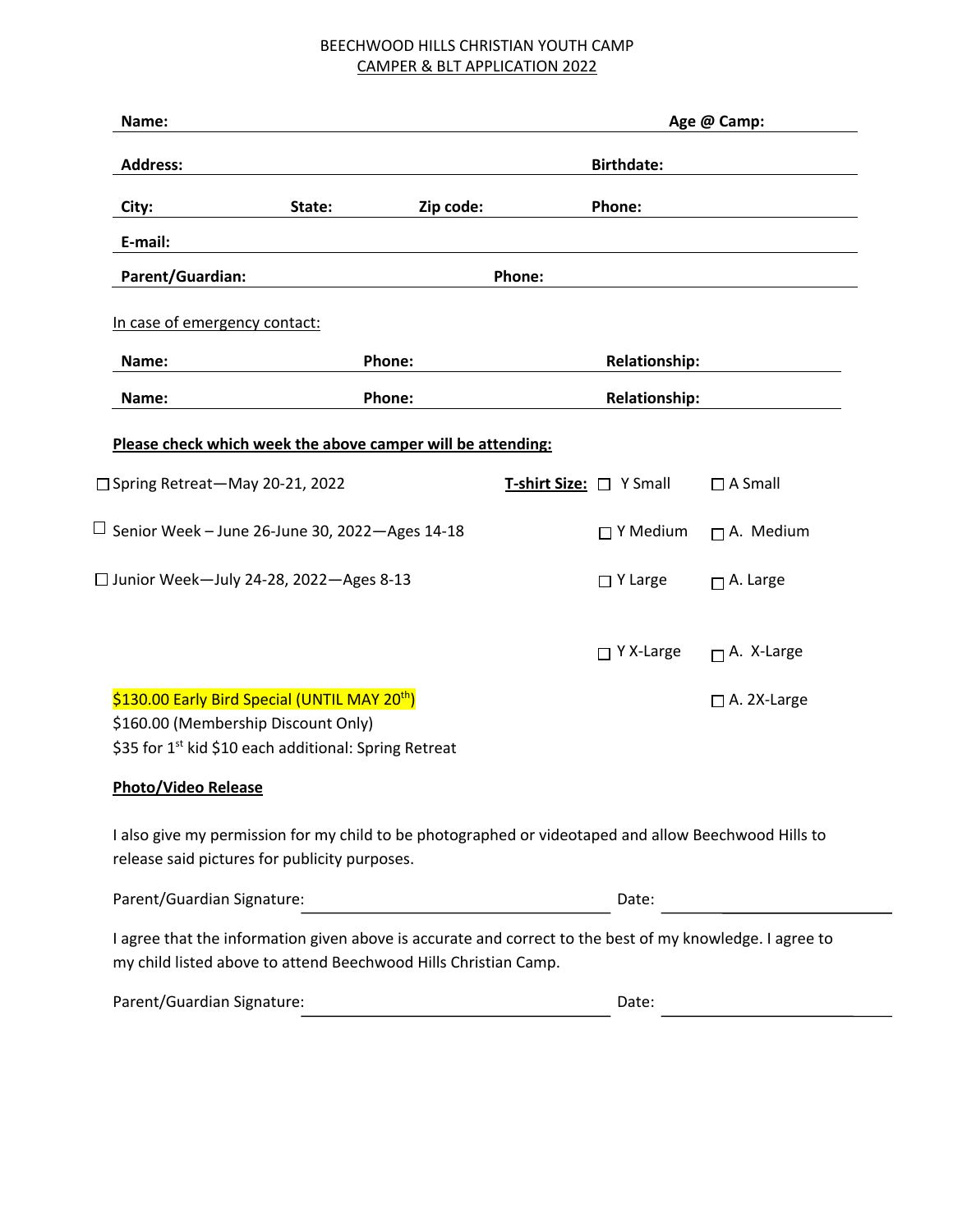# BEECHWOOD HILLS CHRISTIAN YOUTH CAMP **Health History Record Form**

| <b>Health History Record of:</b>                                                                                                  |     |    | $\neg$ Male<br><b>TFemale</b>                                                                           |     |    |
|-----------------------------------------------------------------------------------------------------------------------------------|-----|----|---------------------------------------------------------------------------------------------------------|-----|----|
| <b>Birthdate:</b>                                                                                                                 |     |    |                                                                                                         |     |    |
|                                                                                                                                   |     |    | All information in this section will be kept confidential and only shared with essential staff members. |     |    |
| <b>Emergency contact Information:</b>                                                                                             |     |    |                                                                                                         |     |    |
|                                                                                                                                   |     |    | Please give the name and number of someone other than parent or guardian who can be reached in an       |     |    |
| emergency if no one can be reached at home.                                                                                       |     |    |                                                                                                         |     |    |
| Name                                                                                                                              |     |    | Relationship to Camper _________                                                                        |     |    |
| Phone Number ()                                                                                                                   |     |    |                                                                                                         |     |    |
| <b>Parent's Name</b>                                                                                                              |     |    | <b>Parent's Phone Number</b>                                                                            |     |    |
| Insurance Information                                                                                                             |     |    |                                                                                                         |     |    |
| Medical Insurance Co.                                                                                                             |     |    |                                                                                                         |     |    |
| Cardholder's Name                                                                                                                 |     |    | Doctor's Name                                                                                           |     |    |
| <b>Policy Number</b>                                                                                                              |     |    | Doctor's Phone #                                                                                        |     |    |
|                                                                                                                                   |     |    |                                                                                                         |     |    |
|                                                                                                                                   |     |    | The following information is requested so that the camp can better meet the physical, intellectual, and |     |    |
| emotional needs of the camper.                                                                                                    |     |    |                                                                                                         |     |    |
| Is the camper having any of the problems<br>listed above                                                                          | Yes | No |                                                                                                         | Yes | No |
| Hay fever, asthma, wheezing                                                                                                       |     |    | Trouble with passing urine or bowel                                                                     |     |    |
| Date of last attack:                                                                                                              |     |    | movements                                                                                               |     |    |
| Eczema or frequent skin rashes                                                                                                    |     |    | Shortness of breath                                                                                     |     |    |
| Convulsions/seizures                                                                                                              |     |    | Speech problems                                                                                         |     |    |
| <b>Heart Trouble</b>                                                                                                              |     |    | Menstrual problems                                                                                      |     |    |
| <b>Diabetes</b>                                                                                                                   |     |    | Dental problems                                                                                         |     |    |
| Frequent colds, sore throats, ear aches (4 or<br>more per year)                                                                   |     |    | Other                                                                                                   |     |    |
| Please explain any problem areas identified above including any current infectious diseases:                                      |     |    |                                                                                                         |     |    |
|                                                                                                                                   |     |    |                                                                                                         |     |    |
| If female, has she been told about menstruation (answer if appropriate) yes                                                       |     |    | no                                                                                                      |     |    |
|                                                                                                                                   |     |    |                                                                                                         |     |    |
| Has she menstruated (answer if appropriate) yes                                                                                   |     | no |                                                                                                         |     |    |
|                                                                                                                                   |     |    |                                                                                                         |     |    |
| Operations or injuries:                                                                                                           |     |    |                                                                                                         |     |    |
| Explain any special health, behavioral, or emotional considerations. (bedwetting, fainting, sleep walking, etc.)                  |     |    |                                                                                                         |     |    |
|                                                                                                                                   |     |    |                                                                                                         |     |    |
|                                                                                                                                   |     |    |                                                                                                         |     |    |
| Explain Special conditions to be watched for such as ALLERGIES (reactions to food, penicillin, or other drugs, bee stings),       |     |    |                                                                                                         |     |    |
| (If your child is allergic to peanuts, please note if the allergy is ingested or airborne.) Please specify what the reaction was. |     |    |                                                                                                         |     |    |
| (rash, difficulty breathing, etc.)                                                                                                |     |    |                                                                                                         |     |    |
|                                                                                                                                   |     |    |                                                                                                         |     |    |
|                                                                                                                                   |     |    |                                                                                                         |     |    |
| Explain any environmental/seasonal allergies. Please explain what the reaction was to such allergy.                               |     |    |                                                                                                         |     |    |
| Should the camper's activity be restricted in any way because of any physical limitation or illness? Yes                          |     |    |                                                                                                         | No  |    |
| If yes, please explain degree of restriction.                                                                                     |     |    |                                                                                                         |     |    |
|                                                                                                                                   |     |    |                                                                                                         |     |    |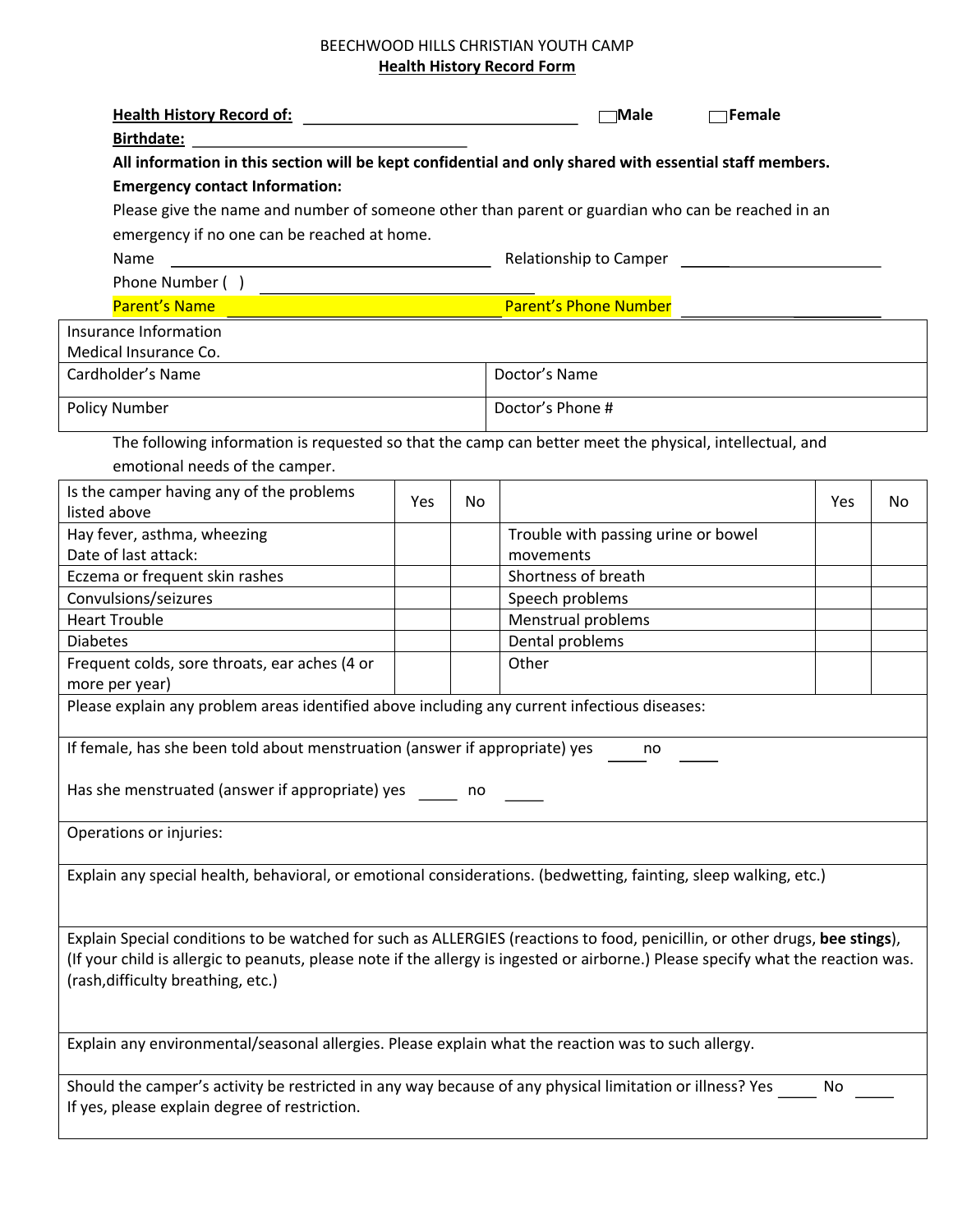#### BEECHWOOD HILLS CHRISTIAN YOUTH CAMP

| Medication needed or used (including psychiatric)                                                               |        |                                                                                                        |                              |                              | Currently<br>being given            |                       | Going to be given<br>at camp |     |           |
|-----------------------------------------------------------------------------------------------------------------|--------|--------------------------------------------------------------------------------------------------------|------------------------------|------------------------------|-------------------------------------|-----------------------|------------------------------|-----|-----------|
| Kind                                                                                                            | Dosage | Frequency                                                                                              | <b>Reason for Medication</b> |                              |                                     | Yes                   | <b>No</b>                    | Yes | <b>No</b> |
|                                                                                                                 |        |                                                                                                        |                              |                              |                                     |                       |                              |     |           |
|                                                                                                                 |        |                                                                                                        |                              |                              |                                     |                       |                              |     |           |
|                                                                                                                 |        |                                                                                                        |                              |                              |                                     |                       |                              |     |           |
|                                                                                                                 |        |                                                                                                        |                              |                              |                                     |                       |                              |     |           |
|                                                                                                                 |        | Note to Parents: It is not the camp's responsibility to provide medication or supplies to campers with |                              |                              |                                     |                       |                              |     |           |
|                                                                                                                 |        | long term conditions. Please bring PRN over-the-counter and prescription drugs for your camper with    |                              |                              |                                     |                       |                              |     |           |
|                                                                                                                 |        | you to registration. Please make sure to bring enough medication in the original bottle with camper's  |                              |                              |                                     |                       |                              |     |           |
|                                                                                                                 |        | name and make sure it isn't expired. This should include inhalers and epi-pens.                        |                              |                              |                                     |                       |                              |     |           |
| Immunizations:                                                                                                  |        |                                                                                                        |                              |                              |                                     |                       |                              |     |           |
| Are camper's immunizations up to date?                                                                          |        |                                                                                                        |                              | Date of most recent tetanus? |                                     |                       |                              |     |           |
| The following medications are part of the BWH standing orders. THESE ARE THE ONLY MEDICATIONS AVAILABLE. Please |        |                                                                                                        |                              |                              |                                     |                       |                              |     |           |
| check the medications you would NOT want your child to receive.                                                 |        |                                                                                                        |                              |                              |                                     |                       |                              |     |           |
| Medication                                                                                                      |        | <b>Common Brand Name</b>                                                                               |                              | <b>NO</b>                    | Common conditions treated with this |                       |                              |     |           |
|                                                                                                                 |        |                                                                                                        |                              |                              | medication                          |                       |                              |     |           |
| Acetaminophen                                                                                                   |        | Tylenol                                                                                                |                              |                              | Pain, headache, stomach ache, fever |                       |                              |     |           |
| Analgesic Ointment                                                                                              |        | Solarcaine/Aloe                                                                                        |                              |                              | burns, sunburns                     |                       |                              |     |           |
| <b>Antibiotic Ointment</b>                                                                                      |        | Triple antibiotic                                                                                      |                              |                              | Cuts, scrapes                       |                       |                              |     |           |
| Anti-diarrheal                                                                                                  |        | Immodium AD                                                                                            |                              |                              | Diarrhea                            |                       |                              |     |           |
| Anti-gas/Anti-acid                                                                                              |        | Tums                                                                                                   |                              |                              | Stomach ache, Heartburn             |                       |                              |     |           |
| Anti-itch                                                                                                       |        | Calamine lotion                                                                                        |                              |                              | Poison Oak, Ivy, & Sumac, Bug Bites |                       |                              |     |           |
| Antihistamine                                                                                                   |        | Benadryl                                                                                               |                              |                              |                                     | Severe Allergies ONLY |                              |     |           |
| Dextromethorphan/guafinesin                                                                                     |        | Robitussin DM                                                                                          |                              |                              | Cough                               |                       |                              |     |           |
| <b>Hydrocortisone Cream</b>                                                                                     |        | Cortaid/Benadryl Cream                                                                                 |                              | Rashes, Bug Bites            |                                     |                       |                              |     |           |
| Ibuprofen                                                                                                       |        | Motrin, Advil                                                                                          |                              |                              | Pain, headache, fever, inflammation |                       |                              |     |           |
| Naproxen/sodium                                                                                                 |        | Aleve                                                                                                  |                              |                              | Pain, headache, fever, inflammation |                       |                              |     |           |
| Antihistamine                                                                                                   |        | Claritin                                                                                               |                              |                              | Seasonal Allergies, itching         |                       |                              |     |           |
| Gold Bond                                                                                                       |        | Gold Bond                                                                                              |                              |                              | Chaffing, Fungus                    |                       |                              |     |           |

I hereby give permission to medical personnel selected by the camp staff to order X-rays, routine tests, and treatment for my child, . In the event of an emergency and I cannot be reached, I hereby give permission to the physician selected by BWH to hospitalize, secure proper treatment, order injections and/or anesthesia and/or surgery to the camper listed above. I further authorize the release of the medical information contained on the Health History Record to appropriate medical personnel and/or the health coverage insurance company. In addition, I hereby release BWH, its staff, Board of Directors from liability associated with participation in camp activities. I understand that if I do not have medical insurance, I, as the parent or guardian, will be responsible for any medical expenses in the event of a sickness and/or injury. I understand that there are risks involved in participating in recreations activities and other programs related to participation in youth functions.

Parent/Guardian Signature \_\_\_\_\_\_\_\_\_\_\_\_\_\_\_\_\_\_\_\_\_\_\_\_\_\_\_\_\_\_\_\_\_\_\_Date

Printed Name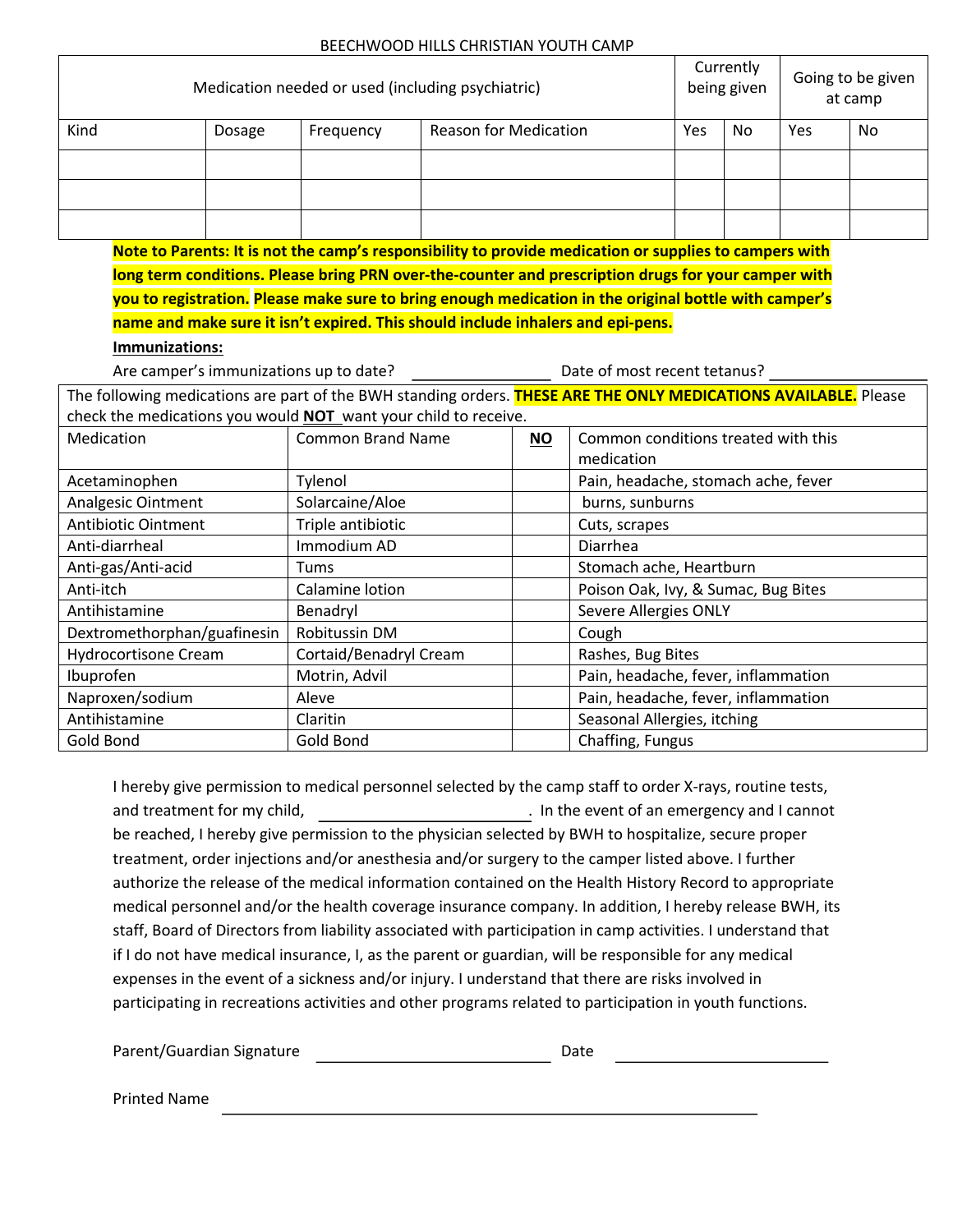#### BEECHWOOD HILLS CHRISTIAN YOUTH CAMP

### **Rules to be previewed before attending Beechwood Hills Christian Youth Camp:**

### **Visitor Policy:**

Part of the magic of camp is making great friends while being away from home. We ask that there be no social visits to campers or staff during sessions as it can be very difficult on other campers. If any individual plans on volunteering a day or even a few hours, please fill out a staff application and submit this application to the Administrator before the deadline of May  $1<sup>st</sup>$ . A Central Registry Clearance form is also required to be submitted to the State of Michigan to volunteer.

If a visit to the camp is necessary, please contact the Administrator prior to visiting at (269) 793-7565. Upon arriving please sign in at the office and present valid photo identification. A visitor badge will be issued at check in and required to be worn during the visit.

# **Time for Drop-off and Pick-up:**

Registration begins Sunday at 3:00 pm. Registration could take up to an hour. To be guaranteed a shirt on Registration day, please register by May 20, 2022. After that time, a shirt will still be provided but may be up to a week or two later. Pick-up is the following Thursday at 6:00 pm .

# **AUTHORIZATION:**

I have reviewed the Policies & Procedures with the above camper. The camper named in the application hereby applies for admission to Beechwood Hills Summer Youth Camp and agrees to submit to the regulations of the camp, counselors, and the administrator.

Camper Signature and the Date Date Date Date

I agree to the regulations of the camp and hereby consent to the participation of my child in the activities of Beechwood Hills Summer Youth Camp during the selected camping session, except for the following (if any):

Parent/Guardian Signature and Date: Date: Date: